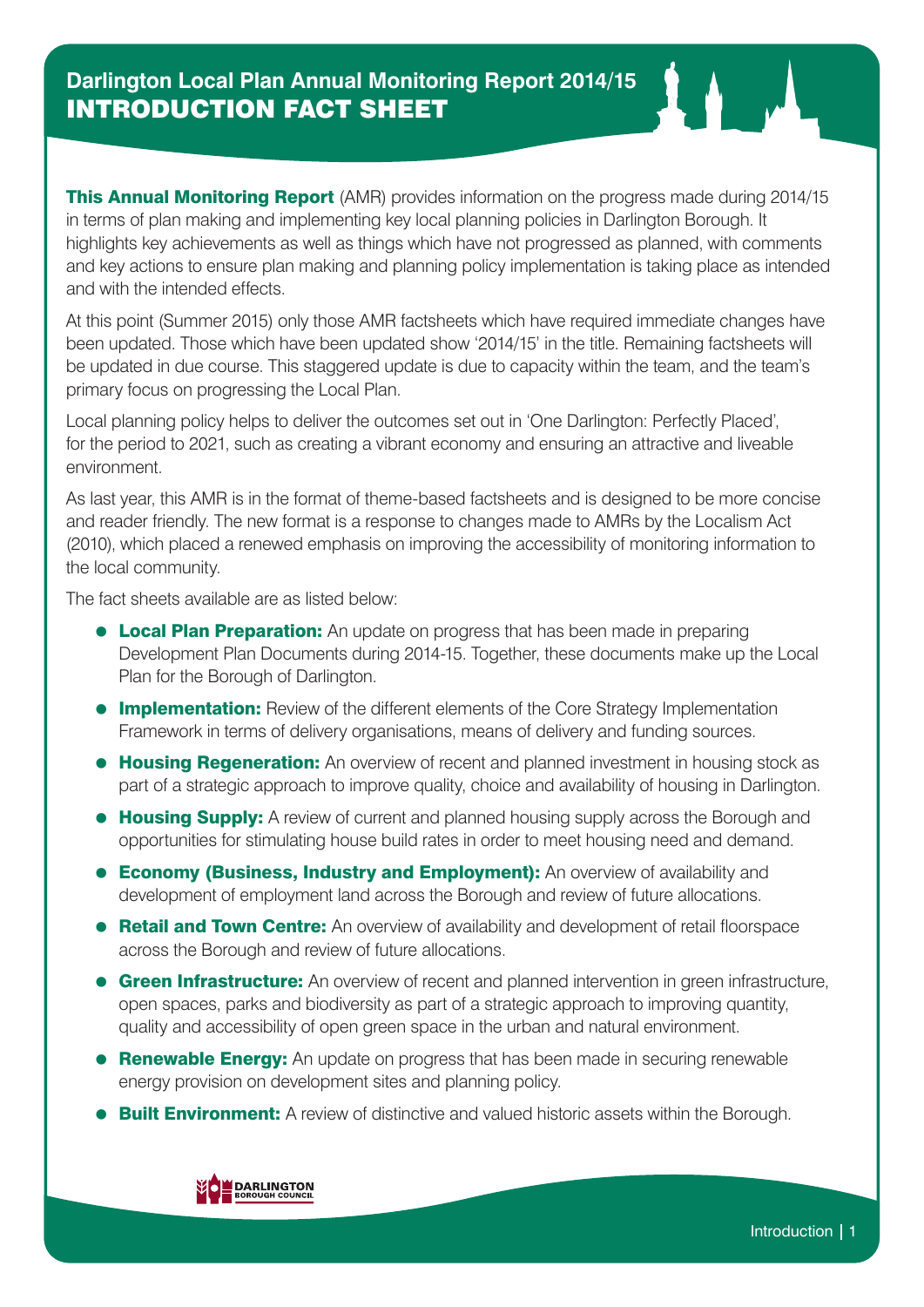## **Darlington Local Plan Annual Monitoring Report 2014/15** INTRODUCTION FACT SHEET

- **Sports Facilities:** An overview of investment in Darlington's sport and recreation facilities as part of a strategic approach to improving the range of quality, accessible and safe facilities that meet the needs of the community.
- **Transport:** A review of recent and planned interventions designed to promote more sustainable modes of travel and to reduce congestion on the roads.
- **Flood Risk:** An update on progress that has been made in reducing the risk of flooding to existing development and in guiding new development to locations where flood risk to people and property can be avoided or mitigated.
- **Minerals and Waste:** An overview of progress made in delivering a strategic approach to minerals and waste planning in the Borough of Darlington.
- Data and Information Sources: A summary of useful information sources covered in the factsheets.

## INDICATORS

The fact sheets report changes in specific measurable aspects of land use and development and related matters, known as indicators. Changes to these measures show whether policies are working or not. The table below sets out a number of indicators identified in the Core Strategy. However, this AMR only reports on a limited number of the indicators. This reflects changes in availability of planning resources, availability of data to underpin the indicators and changes in Government requirements.

| Theme /<br><b>Fact Sheet</b> | Indicators in use to track progress                                                                                                           | <b>Relevant Core Strategy Policy</b>                    |
|------------------------------|-----------------------------------------------------------------------------------------------------------------------------------------------|---------------------------------------------------------|
| Local Plan<br>Preparation    | Publication and consultation of local<br>planning documents                                                                                   | n/a                                                     |
| Implementation               | • Delivery organisations<br>• Funding sources                                                                                                 | n/a                                                     |
| Housing<br>Regeneration      | • Number of long term vacant dwellings<br>• Council owned houses where planned<br>repairs have been completed<br>Overall housing vacancy rate | • CS12 Existing housing<br>• CS11 Meeting housing needs |

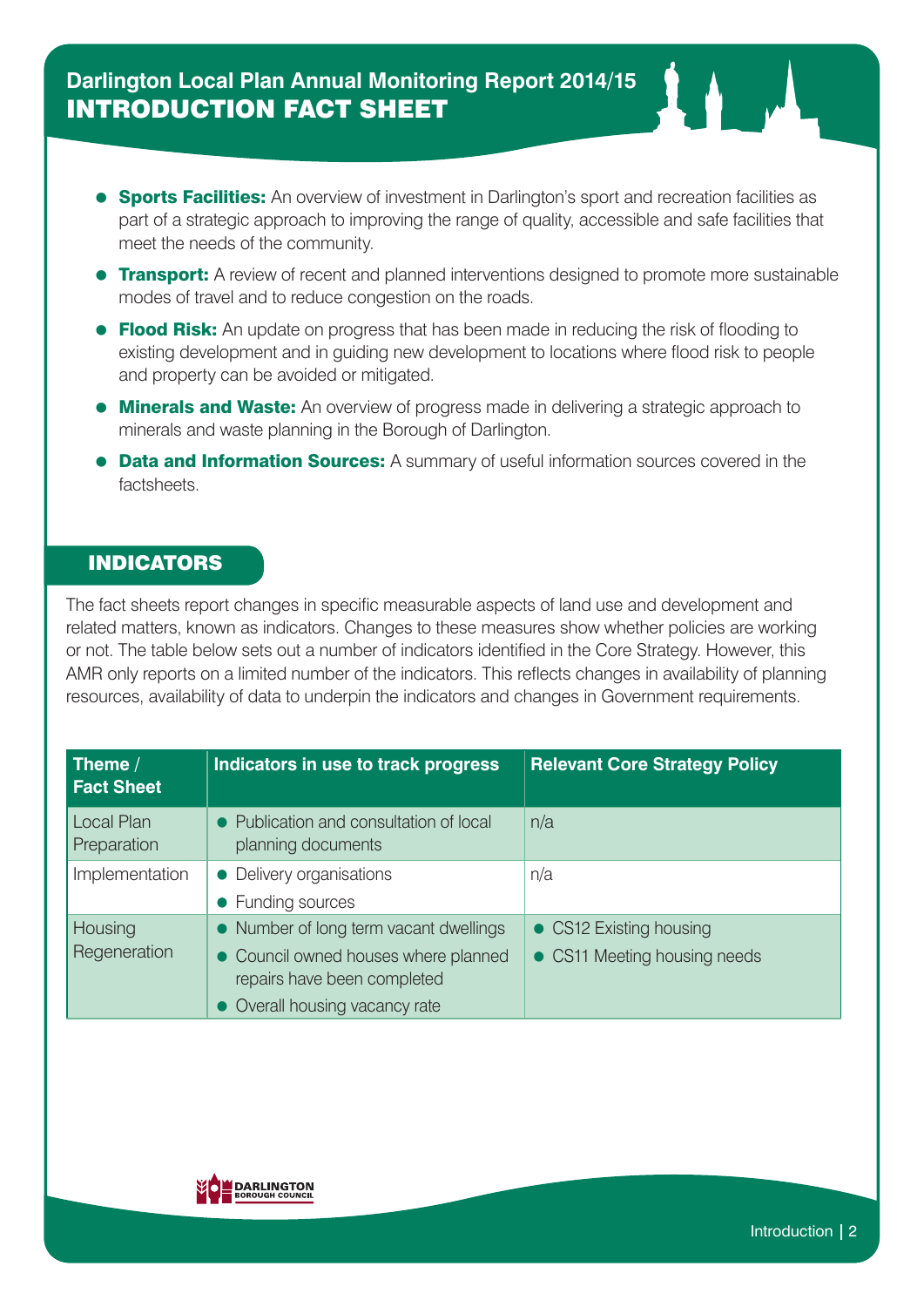| <b>Housing Supply</b>                                                                          | • Net additional homes provided<br>• Additional gypsy & traveller pitches<br>No of affordable homes delivered<br>(gross)<br>Dwellings completed by size, type &<br>tenure<br>5 year housing supply                                                                                                                              | • CS2 Achieving high quality, sustainable<br>design<br>• CS10 New housing development<br>• CS11 Meeting housing needs<br>CS13 Accommodating travelling groups<br><b>CS5 Developer Contributions</b> |
|------------------------------------------------------------------------------------------------|---------------------------------------------------------------------------------------------------------------------------------------------------------------------------------------------------------------------------------------------------------------------------------------------------------------------------------|-----------------------------------------------------------------------------------------------------------------------------------------------------------------------------------------------------|
| Economy<br>(Business,<br>Industry &<br>Employment)                                             | Total amount of additional employment<br>floor space<br>Employment land available<br>Losses of employment land<br>Amount of airport related development<br>(ha)                                                                                                                                                                 | CS5 Provision of land for employment<br>use                                                                                                                                                         |
| Retail and Town<br>Centre                                                                      | • Amount of retail floorspace & vacancy<br>rates in the town centre & district &<br>local centres<br>• Amount of completed A1 floorspace by<br>town centre, district & local centres and<br>for the Borough as a whole<br>• Additional floorspace for retail, office<br>and leisure by town centre, district &<br>local centres | CS7 The Town Centre<br>CS8 Additional retail provision<br>CS9 District, local centres & local<br>shops & services                                                                                   |
| Green<br>Infrastructure                                                                        | Total no of local wildlife sites<br>Proportion of local wildlife sites which<br>are being actively managed<br>Open space provision in the urban area<br>• Allotment provision in Borough                                                                                                                                        | CS15 Protecting & enhancing<br>biodiversity & geodiversity<br>CS17 Delivering a multifunctional green<br>infrastructure network                                                                     |
| Renewable<br>Energy                                                                            | • Renewable energy capacity by type                                                                                                                                                                                                                                                                                             | CS3 Promoting renewable energy<br>CS16 Protecting environmental<br>resources, human health & safety                                                                                                 |
| <b>Historic</b><br>Environment,<br><b>Built Character</b><br>& Local<br><b>Distinctiveness</b> | Number of new and updated<br><b>Conservation Area Character</b><br>appraisals<br>Number of new and updated<br><b>Conservation Area Management Plans</b><br>completed annually<br>Number of 'risk to' assets on Heritage<br>Risk Register.                                                                                       | CS14 Promoting Local Character and<br><b>Distinctiveness</b>                                                                                                                                        |



11 A